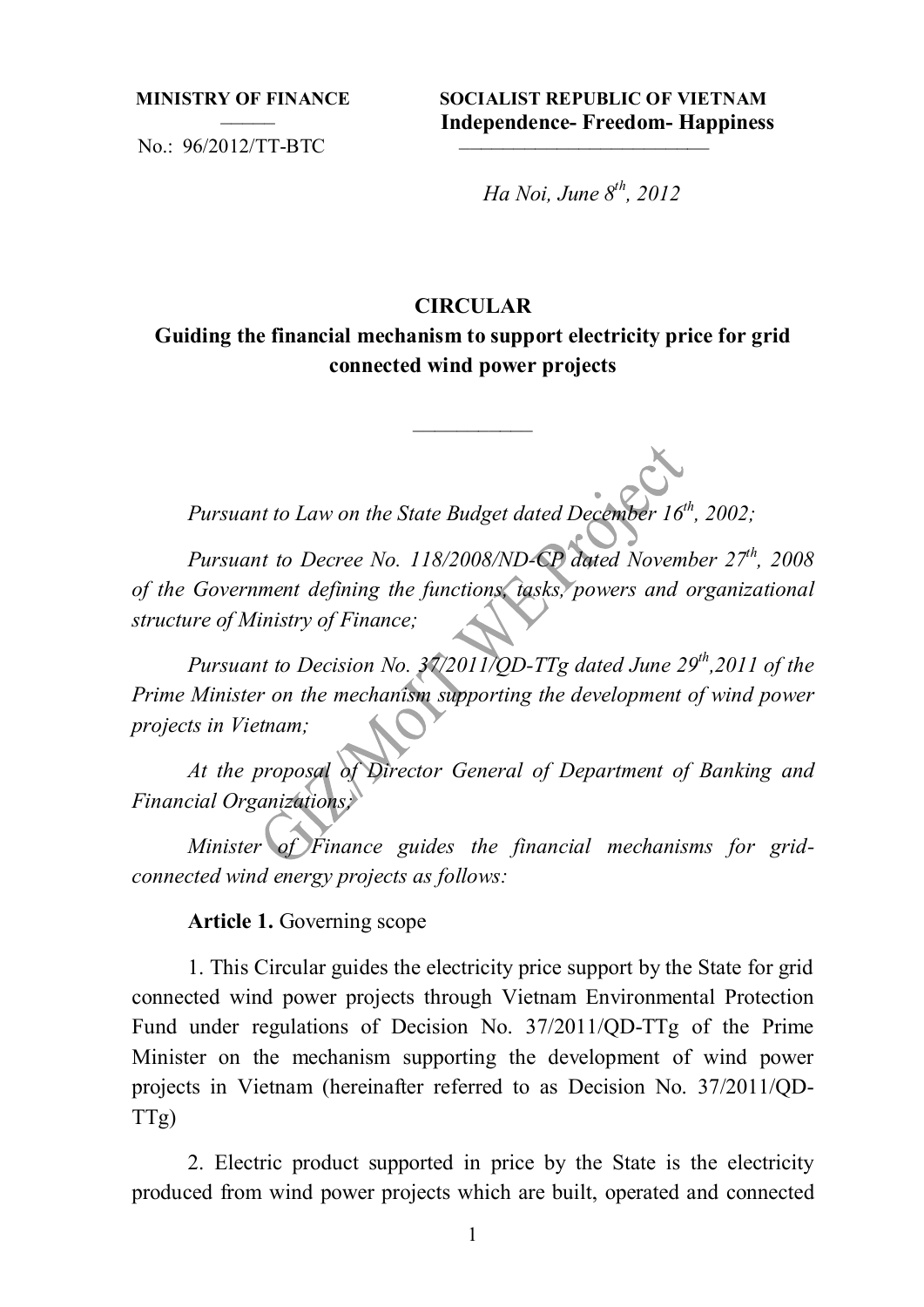to the national grid to provide part or all of electricity for production.

3. Grid connected wind power projects which are supported in electricity price under regulations of Decision No. 37/2011/QD-TTg and instructions of this Circular shall not be entitled to apply the price support mechanism for their electricity output under other current regulations .

4. If wind power projects are allowed by competent authorities to apply regulations of Decision No. 130/2007/QD-TTg dated August  $2<sup>nd</sup>$ , 2007 of the Prime Minister on a number of financial mechanisms and policies applicable to investment projects under the clean development mechanism, they shall be entitled to apply the price support mechanism as stipulated in Joint Circular No. 58/2008/TTLT-BTC-BTN&MT dated July 4<sup>th</sup>, 2008 of Ministry of Finance, Ministry of Natural Resources and Environment guiding the implementation of some articles of Decision No. 130/2007/QD-TTg dated August  $2<sup>nd</sup>$ ,2007 of the Prime Minister on a number of financial mechanisms and policies applicable to investment projects under the clean development mechanism; Joint Circular No. 204/2010/TTLT-BTC-BTN&MT dated December  $15<sup>th</sup>$ , 2010 of Ministry of Finance, Ministry of Natural Resources and Environment amending and supplementing some contents of Joint Circular No.  $58/2008/TTLT-BTC-BTN&MT$  dated July  $4<sup>th</sup>$ , 2008.

# **Article 2**. Subject to be supported in electricity price

Subject to be supported in electricity price by the State through Vietnam Environmental Protection Fund is Vietnam Electricity (EVN) or its authorized subsidiary units (hereinafter referred to as the electricity purchaser) to purchase electricity from enterprises which produce, operate and trade in electricity from wind power projects (hereinafter referred to as the electricity seller) as stipulated in Decision No. 37/2011/QD-TTg.

**Article 3**. Conditions for being supported in electricity price

1. The electricity purchaser has responsibility for purchasing all electricity produced from grid connected wind power plants under its management area as stipulated in Clause 1, Article 11 and Clause 1, Article 14 of Decision No. 37/2011/QD-TTg.

2. The electricity sale and purchase is carried out through contract for electricity sale and purchase made in accordance with sample contract for electricity sale and purchase applied to grid connected wind power projects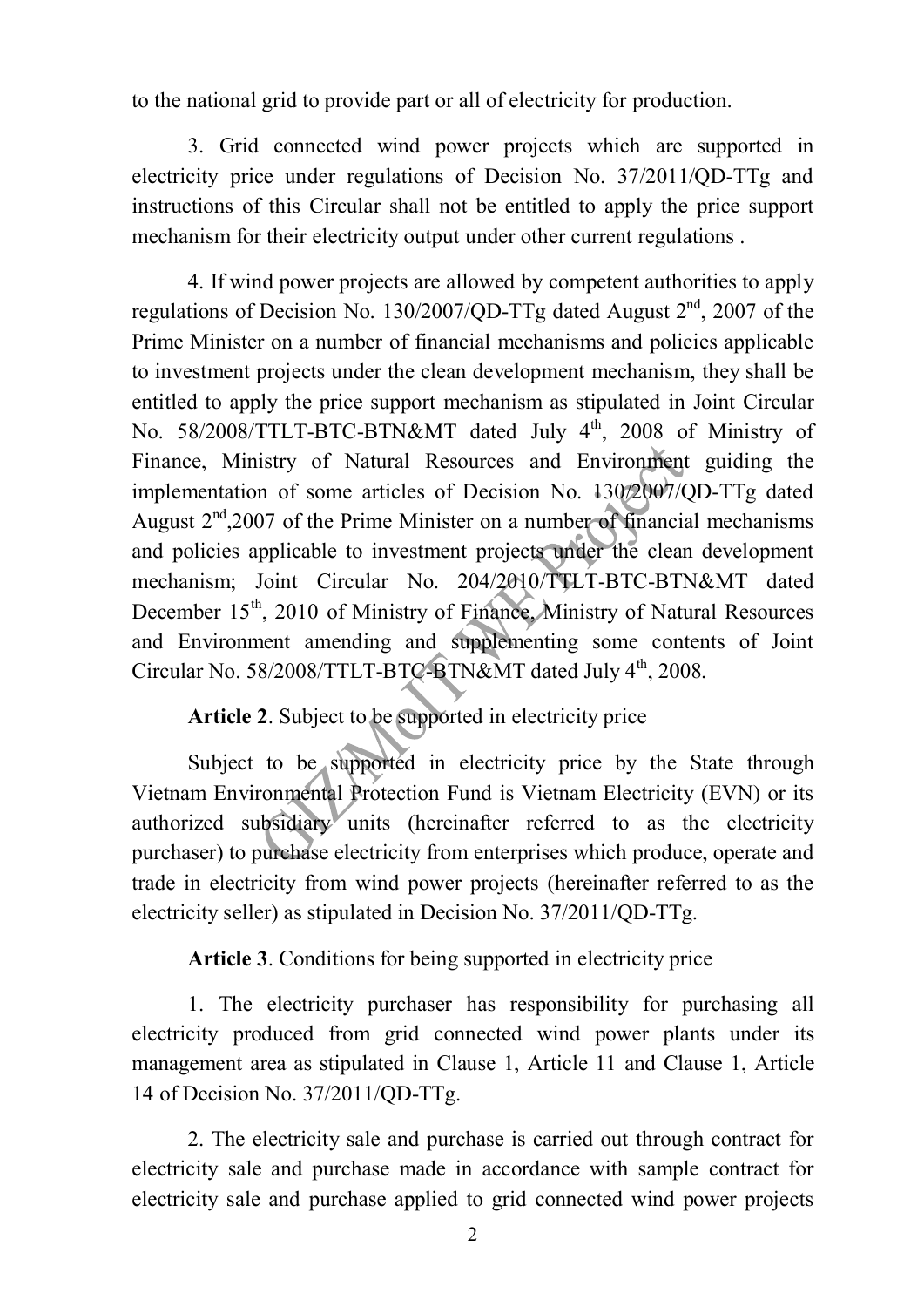issued by Ministry of Industry and Trade. The electricity purchasing price is subject to regulation in Article 14 of Decision No. 37/2011/QD-TTg.

3. To have a complete dossier requesting electricity price support as stipulated in Article 7 of this Circular.

**Article 4**. Level of electricity price support

1. Level of electricity price support for the electricity purchaser of entire electricity output purchased from grid connected wind power plants is 207 VND/kWh.

2. Level of electricity price support will change under decision of the Prime Minister in each period.

**Article 5.** Amount of electricity price support

Amount of electricity price support for the electricity purchaser is defined as follows:

| Amount of                                         | Level of electricity | Electricity output |
|---------------------------------------------------|----------------------|--------------------|
| $\text{electricity price} = \text{price support}$ |                      | purchased          |
| support (VND)                                     | (VND/kWh)            | (kWh)              |

In which the electricity output purchased is the electricity output actually delivered to the electricity purchaser by the electricity seller in each period of payment at electricity delivery location and confirmed by the electricity seller and the electricity purchaser. Method of electricity delivery between the two parties must conform to regulation on electricity measurement issued by Ministry of Industry and Trade.

**Article 6.** Time of electricity price support

1. Time of electricity price support is the time of the contract for electricity sale and purchase as stipulated in point a, clause 2, Article 11 of Decision No. 37/2011/QD-TTg.

2. Time of electricity price support will change under decision of the Prime Minister in each period.

**Article 7.** Dossier requesting electricity price support

1. A dossier requesting electricity price support consists of: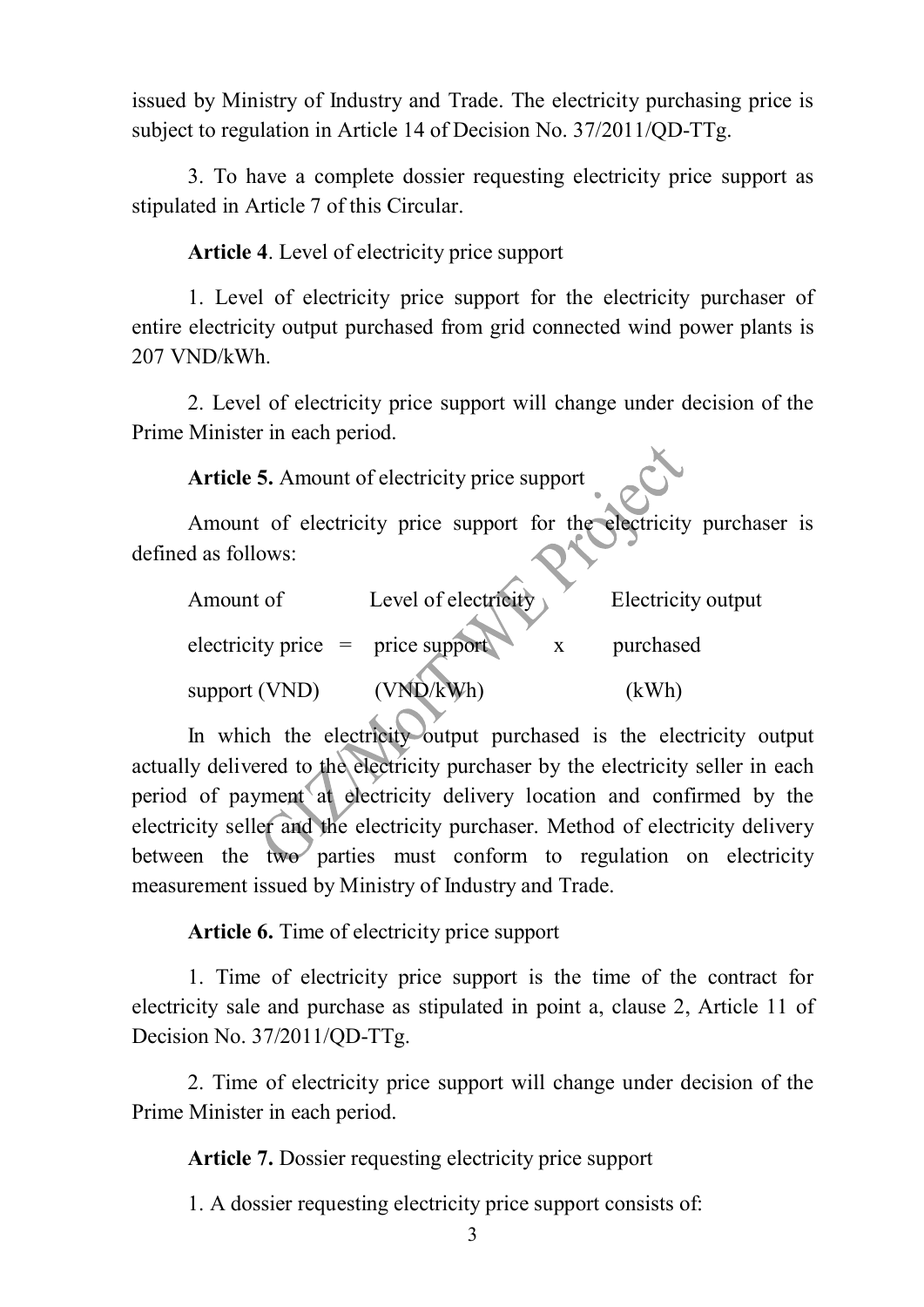a) Request for electricity price support of the electricity purchaser.

b) Authorization of Vietnam Electricity if the electricity purchaser is a subsidiary unit. This document is submitted once on the first incurrence of electricity price support proposal and subject to additional submission upon changes in authorization of Vietnam Electricity to subsidiary units.

c) Contract for electricity sale and purchase signed and validated by and between the electricity purchaser and the electricity seller (original or notarized copy). This contract is submitted once on the first incurrence of electricity price support proposal and subject to additional submission upon changes in the contract for electricity sale and purchase or new contract.

d) Minutes of confirmation of meter indicator in the period between the electricity purchaser and the electricity seller (certified copy of the electricity purchaser).

e) Note of electricity delivery in the period between the electricity purchaser and the electricity seller (certified copy of the electricity purchaser).

f) Documents of payment transfer from the electricity purchaser to the electricity seller on actual amount of electricity purchased, sold in each course (copy).

g) Other relevant documents (if any).

2. The electricity purchaser shall fully and truthfully provide the relevant dossier and bear responsibility for accuracy of provided documents.

**Article 8**. Estimating, estimation assignment and execution, accounting, finalization of budget for electricity price support and reporting system

1. Estimating:

a) Prior to June  $30<sup>th</sup>$  every year, the electricity purchaser bases itself on contracts for electricity sale and purchase, documents registering the quantity of electricity expected to sell in the subsequent year of the electricity seller to synthesize the quantity of electricity expected to purchase in the subsequent year by each grid connected wind power plant and estimate the total amount to be supported in electricity price as stipulated to send to Vietnam Environmental Protection Fund.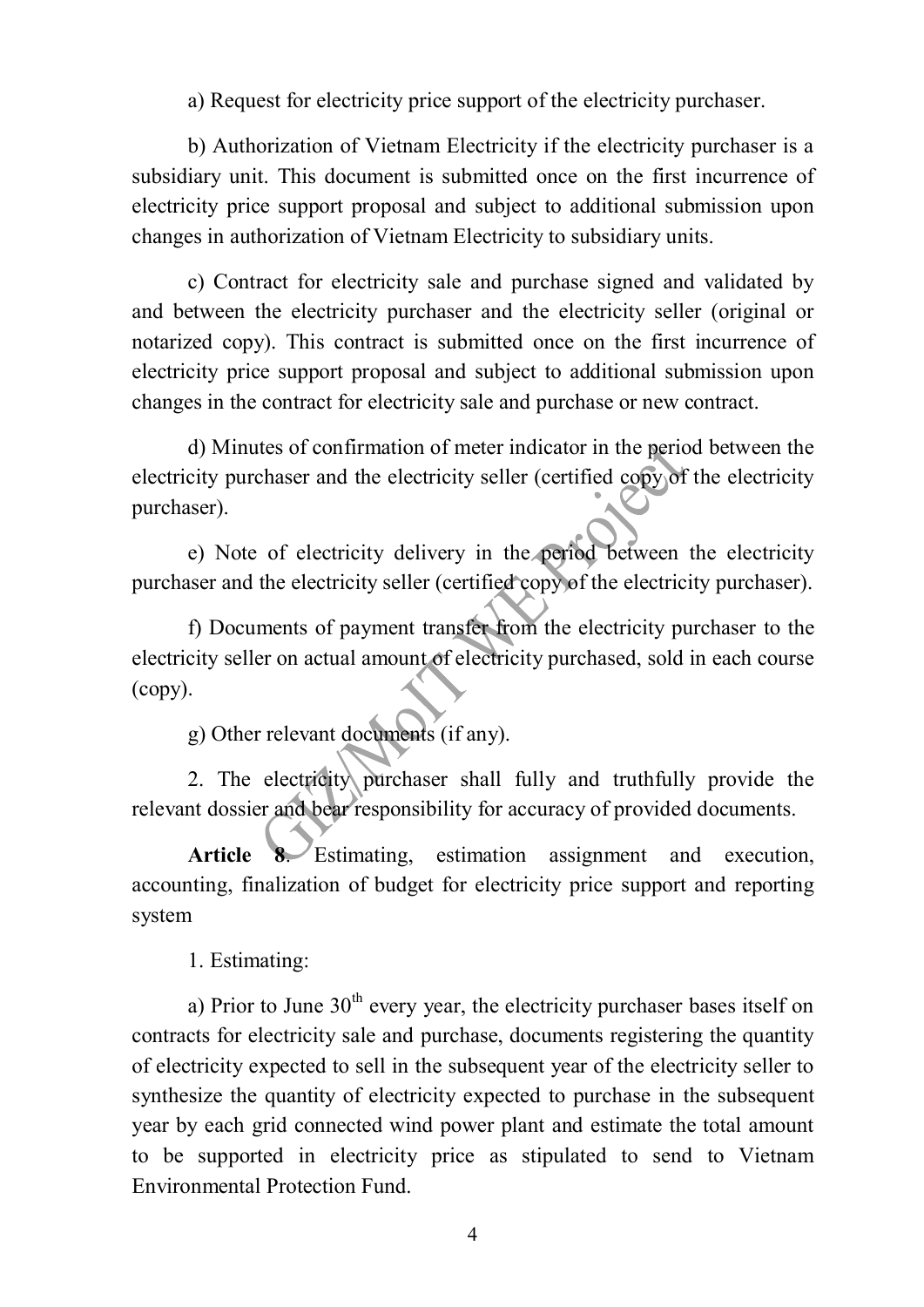b) Prior to July  $10<sup>th</sup>$  every year, Vietnam Environmental Protection Fund has responsibility for reviewing and anticipating electricity price support in the subsequent year of the electricity purchaser, estimating expenditure for electricity price support for the subsequent year to submit to Ministry of Natural Resources and Environment, Ministry of Industry and Trade for consideration.

c) Prior to July  $20<sup>th</sup>$  every year, based on opinions of Ministry of Industry and Trade, Ministry of Natural Resources and Environment incorporates budget for electricity price support into the plan on environmental protection expenditure allocation from the central budget to send to Ministry of Finance for consideration, summarization to report to the Government. The Government will then submit it to the National Assembly for consideration and decision.

2. Estimation assignment:

Based on expenditure allocation of annual central budget plan approved by the National Assembly and assigned by the Prime Minister, Ministry of Finance assigns expenditure estimation of electricity price support to Vietnam Environmental Protection Fund to implement.

3. Estimation execution:

a) Based on the dossier requesting electricity price support of the electricity purchaser in each course in year, Vietnam Environmental Protection Fund shall inspect, identify level of electricity price support for the electricity purchaser as regulation to withdraw the estimation with limit equal to total support for the electricity purchaser in each course and directly pay amount of support to the electricity purchaser, ensuring accumulation of estimation withdrawals not to exceed the assigned annual estimation.

b) In case the amount to be supported as regulation exceeds the annual estimation, Vietnam Environmental Protection Fund shall promptly report to Ministry of Natural Resources and Environment, Ministry of Finance to synthesize and submit to the competent authority for specific settlement.

4. Accounting, finalization and reporting system:

Vietnam Environmental Protection Fund executes accounting and finalization of expenditure for electricity price support from the State budget